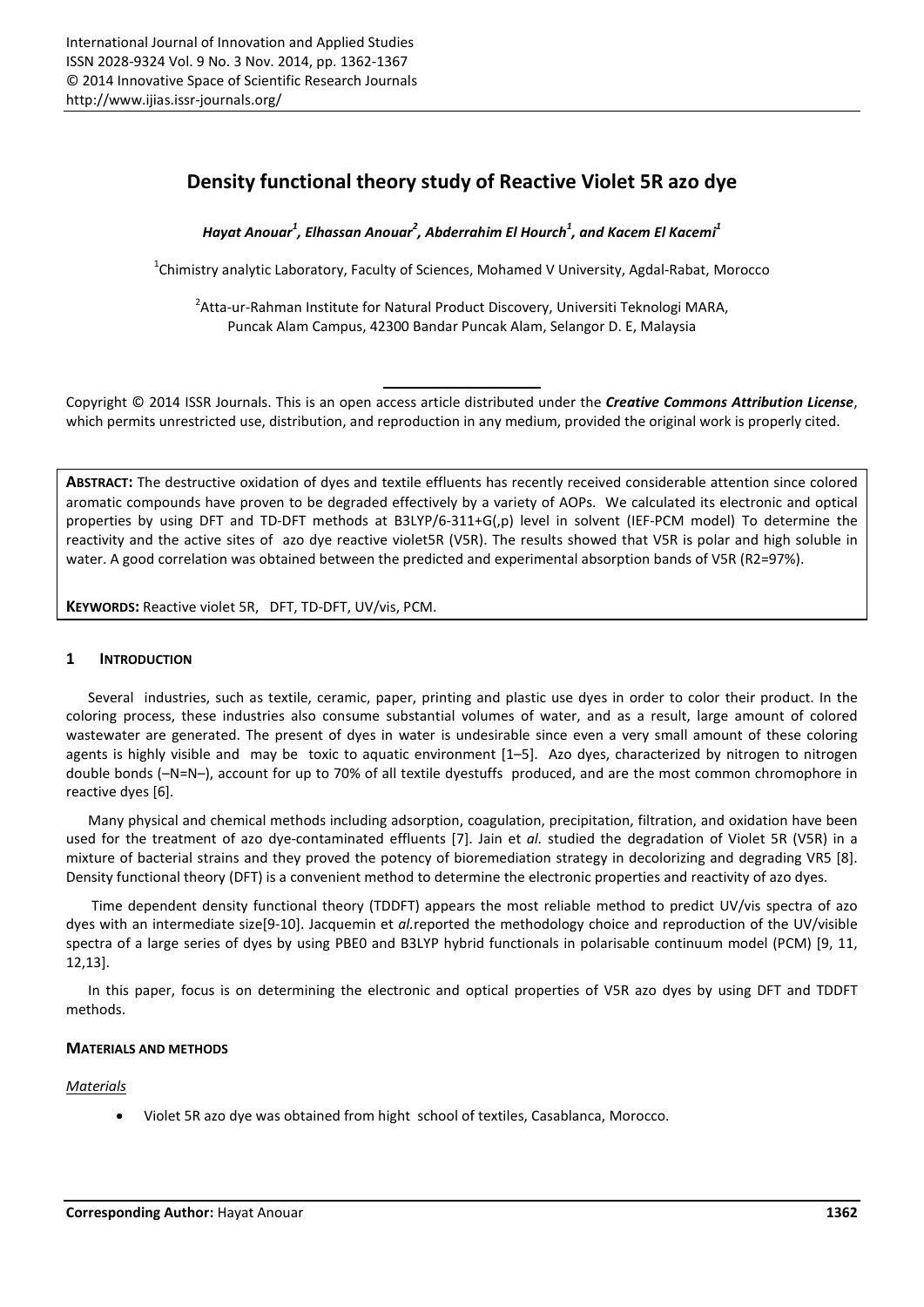

*Fig.1. Chemical and optimized structures of violet 5R obtained at B3LYP/6-31+G(d,p) level*

### *Table.1 Violet 5R molecul*

| <b>Name</b>                | Reactive Violet 5R             |                  |  |
|----------------------------|--------------------------------|------------------|--|
| <b>Synonyms</b>            | 2.7-naphthalenedisulfonic acid |                  |  |
| <b>Molecular Structure</b> | Molecular Formula:             | C20H16N3Na3O15S4 |  |
|                            | Molecular Weight:              | 735.58           |  |
|                            | <b>CAS Registry Number:</b>    | 12226-38-9       |  |

 Experimental UV/visible spectra for reactive Violet 5R azo dye was recorded on a *spectrometer in our laboratory* in water solvent.

# THEORETICAL DETAILS

Geometry optimization and frequency calculations for colorant V5R have been carried out at B3LYP/6-31+G(d,p) level (DFT method) as implemented in Gaussian 09 [14]. To determine the reactivity of violet5R , the electronic properties were calculated at the same level of theory (B3LYP/6-31+G(d,p)).

The condensed Fukui functions were computed using Mulliken population analysis method [15].

Excited singlet state (ES) energies were calculated from the optimized geometries at B3LYP/6-31+G(d,p)level (TDDFT method)[16]. In PCM model, the solute is embedded into a cavity surrounded by a dielectric continuum characterized by its dielectric constant ( $\varepsilon_{CH3OH}$ =32.613)[17]. The molecular orbitals and the optimized geometries were visualized by using Molden software (http://www.cmbi.ru.nl/molden/) and Gaussian View 5, respectively.

# RESULTS AND DISCUSSION

# ELECTRONIC PROPERTIES OF VIOLET 5R

The free solvation energie for V5R is -109 kcal/mol. It's highly soluble in water. its chemical structure containing hydrophobic (phenyl rings) and hydrophilic (hydroxyl groups) parts. The high polarity of V5R is corroborated by the high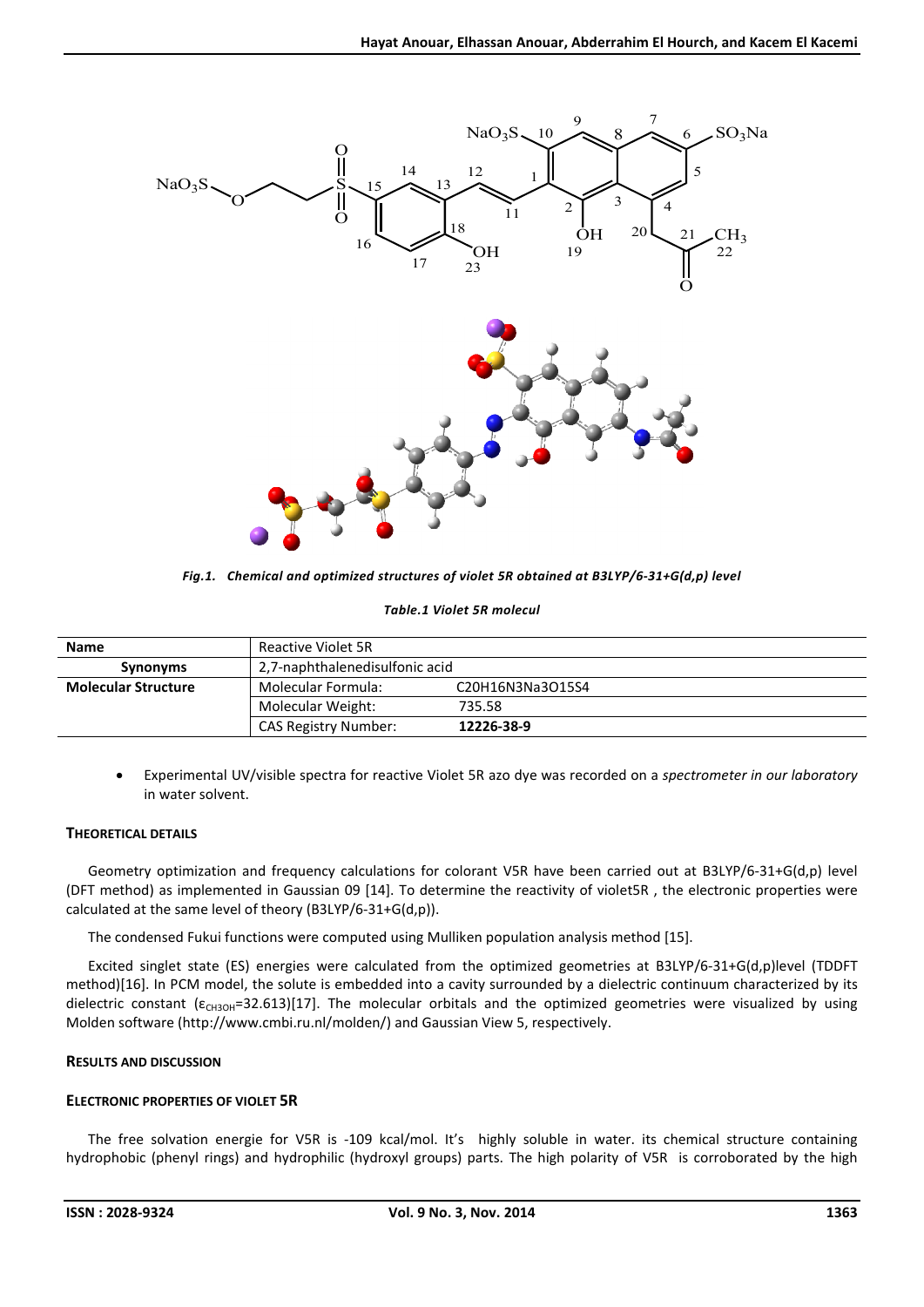values of permanent dipole moments of V5R 34 Debye, it's an important parameter to determine the reactivity in molecular systems it represents a measurement of charge distribution in a molecule (Fig.2).



*Fig.2. HOMO and LUMO charge distribution of V5R obtained at B3LYP/6-31+G(d,p) level.*

Violet 5R has the capacity to polarize other systems because of the high polarisability values of this reactive dye: 665 Boh<sup>3</sup>. The low energy of the LUMO orbital indicates that this azo dye can behave as soft electrophiles. The ionization potential (IP) is the energy required to remove an electron from the outer shell of a molecule system. High IP values indicate that the molecular system does not lose its electrons with facility. While, adding an electron to a molecular system is defined as electronic affinity (EA). High E.A values indicate that molecular systems tend to take electrons easily.

 Violet 5R, azo dye has small gap energie (2.94 eV), which indicates that the azo dye is less stable and more reactive systems. Table 2 reports the electronic properties associated with the chemical potential for V5R.

To determine the active sites through Fukui indices for V5R, two types of charge distribution are calculated (i) electrostatic potential(ESP) and (ii) natural population (NPA) charges. In accordance with Fukui indices showed in Table 2, nitrogen atom N11 of the double N11=N12 for V5R is suggested to be a site for nucleophilic attack. This result is confirmed by the charge distribution in the LUMO orbitals of V5R (Fig.2), in which a high electronic density in nitrogen atoms of the double N11=N12 is present. In a recent study, Tizaoui and Grima reported that the oxidation of azo dyes by ozone proceed through electrophilic attack, and the attack occurs on sites possessing high negative charge density including multiply bonded species such –C=C- or –N=N- double bonds [18].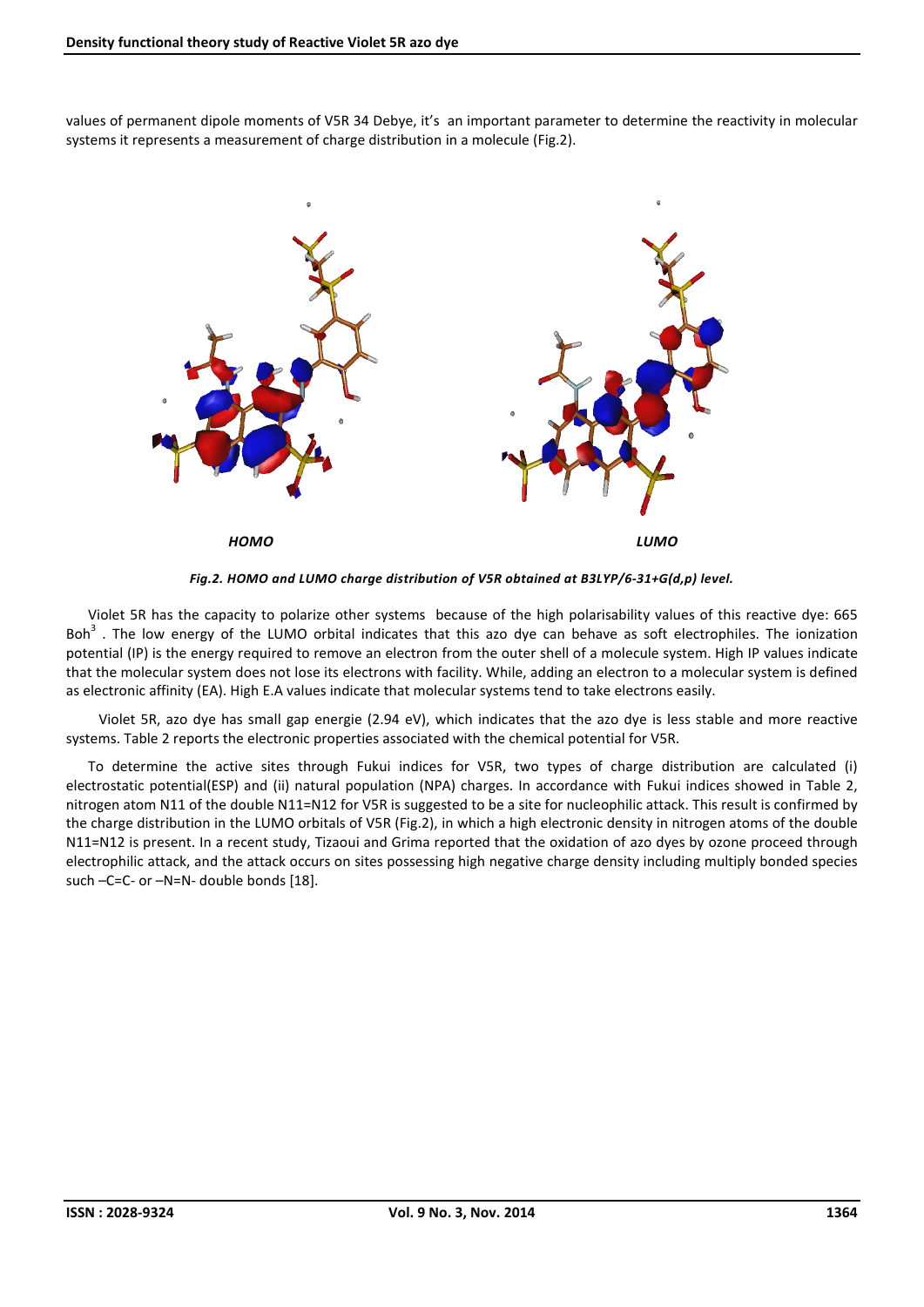| Violet5R        |                     |                      |                       |  |  |  |  |  |
|-----------------|---------------------|----------------------|-----------------------|--|--|--|--|--|
|                 | Nucleophilic Attack | Electrophilic Attack | <b>Radical Attack</b> |  |  |  |  |  |
| C1              | $-0.045$            | $-0.166$             | $-0.106$              |  |  |  |  |  |
| C <sub>2</sub>  | 0.003               | 0.005                | 0.004                 |  |  |  |  |  |
| C <sub>3</sub>  | $-0.076$            | $-0.035$             | $-0.056$              |  |  |  |  |  |
| C <sub>4</sub>  | 0.044               | $-0.007$             | 0.019                 |  |  |  |  |  |
| C <sub>5</sub>  | $-0.069$            | $-0.151$             |                       |  |  |  |  |  |
| C <sub>6</sub>  | 0.000               | 0.061                | 0.030                 |  |  |  |  |  |
| C7              | $-0.041$            | $-0.187$             | $-0.114$              |  |  |  |  |  |
| C <sub>8</sub>  | $-0.008$            | 0.097                | 0.045                 |  |  |  |  |  |
| C <sub>9</sub>  | $-0.061$            | $-0.179$             | $-0.120$              |  |  |  |  |  |
| C10             | 0.031               | 0.043                | 0.037                 |  |  |  |  |  |
| N11             | $-0.122$            | 0.051                | $-0.036$              |  |  |  |  |  |
| N12             | $-0.182$            | $-0.065$             | $-0.123$              |  |  |  |  |  |
| C13             | 0.061               | $-0.031$             | 0.015                 |  |  |  |  |  |
| C14             | $-0.073$            | 0.001                | $-0.036$              |  |  |  |  |  |
| C15             | 0.012               | $-0.018$             | $-0.003$              |  |  |  |  |  |
| C16             | $-0.102$            | $-0.042$             | $-0.072$              |  |  |  |  |  |
| C17             | $-0.002$            | 0.001                | 0.000                 |  |  |  |  |  |
| C18             | $-0.053$            | $-0.017$             | $-0.035$              |  |  |  |  |  |
| O <sub>19</sub> | $-0.092$            | $-0.055$             | $-0.074$              |  |  |  |  |  |
| N <sub>20</sub> | $-0.041$            | $-0.065$             | $-0.053$              |  |  |  |  |  |
| C <sub>21</sub> | 0.014               | 0.034                | 0.024                 |  |  |  |  |  |
| C <sub>22</sub> | 0.007               | $-0.013$             | $-0.003$              |  |  |  |  |  |
| 023             | $-0.002$            | $-0.008$             | $-0.005$              |  |  |  |  |  |
|                 |                     |                      |                       |  |  |  |  |  |

*Table.2. Fukui indices of V5R calculated at IEF-PCM/B3LYP/6-31+G(d,p) level.*

Electrophilic attack can be in different sites e.g. C1, C5, C7 and C9 for V5R. The charges distribution in HOMO orbitals for V5R confirmed that the mentioned positions are sites of electrophilic attack (Fig.3). Hihara et *al,* showed that C1=C2, C4=C5, C6=C7, C13=C14, C13=C18 and N11=N12 are almost all possible double bonds that can react with the single oxygen  $(^1O_2)[19]$ . The C9 and N12 are the favoured sites for radical attack in V5R i.e RO16 [20]. The authors excluded the reactivity of C3=C4 and N11=N12 with the  $^1$ O<sub>2</sub> due to the low electron density, d<sub>HOMO</sub> of the HOMO orbitals (See Fig. 2). The electrophilic site obtained by using NPA or ESP are in good agreement with the results obtained by Hihara et al [19].



*Fig.3. Dipole moment orientations of V5R obtained at B3LYP/6-31+G(d,p) level.*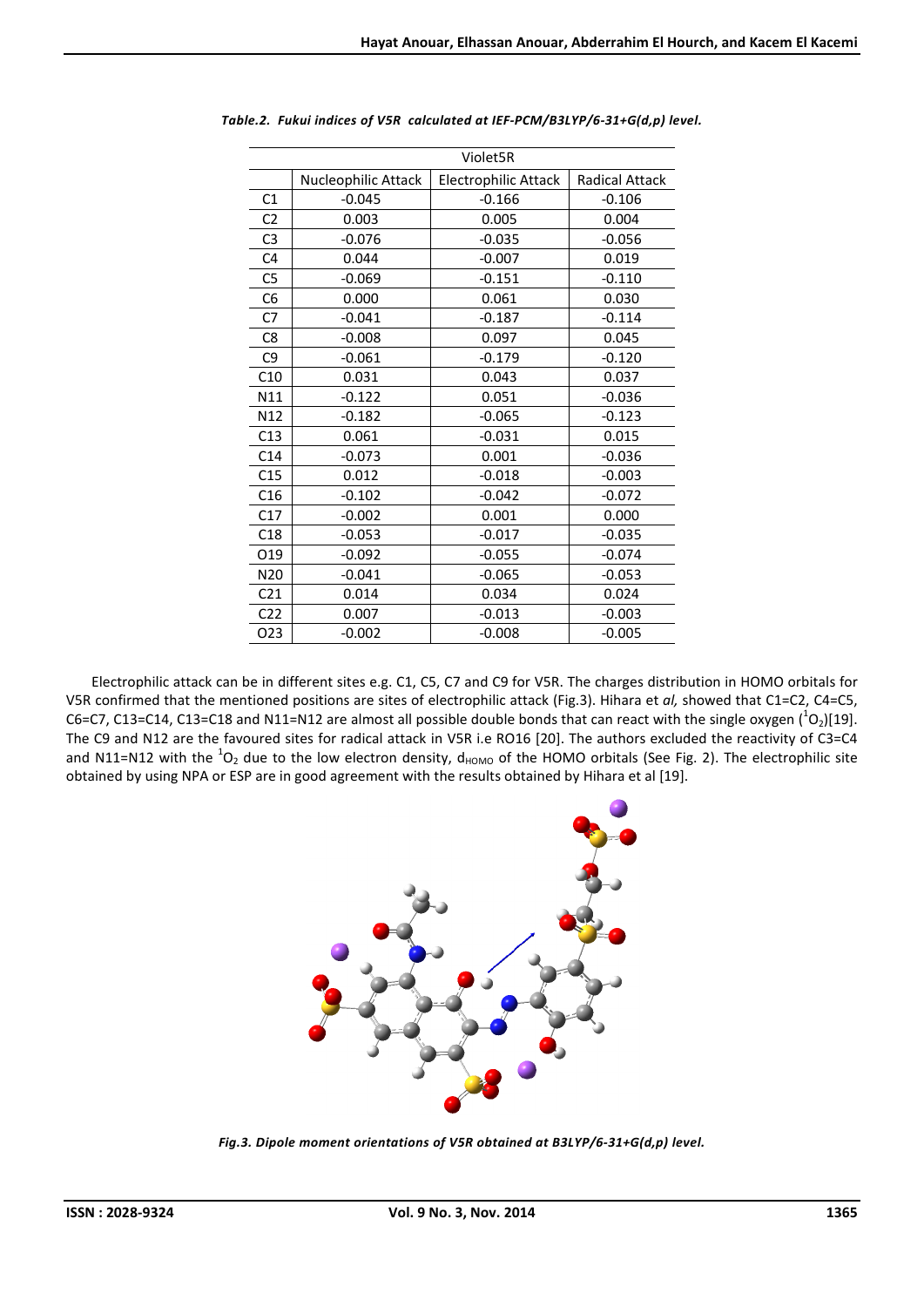## UV/VIS SPECTRA OF V5R

The experimental UV/vis spectra of V5R were obtained in water solvent. The calculated electronic excited states are performed in gas and in PCM by using TD-DFT method at B3LYP/6-31+G(d,p) level (Table 3). The maximum absorption bands at 565 nm for V5R. The high absorption band obtained for V5R (565 nm) compared to RO16 (490 nm) [20] can be explained by increasing the conjugation in V5R with respect to RO16 (see HOMO orbitals of RO16 [20]). The maximum absorption band at 565 nm of V5R was obtained by using the equation of the linear correlation between gas and PCM values of V5R(Fig 4).

|                              | IA (eV) | EA (eV) | $\gamma$ (eV) | (eV) | $S$ (eV) | $\omega$ (eV) | $\alpha$ (Bohr $\dot{}$ | (Debye)<br>. |
|------------------------------|---------|---------|---------------|------|----------|---------------|-------------------------|--------------|
| <b>Orbital consideration</b> | 5.20    | 3.25    |               | 2.94 |          | 3.79          | 665.27                  | 34.19        |
| <b>Energy consideration</b>  | 6.20    | 3.25    | 4.72          | 2.94 |          | 3.79          | 665.27                  | 34.19        |



#### Fig.4. Linear correlation between calculated and experimental absorption bands for V5R obtained at B3LYP/6-31+G(d,p) level.

The calculated absorption bands were underestimated in the gas phase. The PCM solvent induces a bathochromic shift of the absorption bands. A good correlation was obtained between the calculated and experimental absorption band values of V5R (R<sup>2</sup>= 97 %).

#### **CONCLUSION**

Using DFT method we showed that V5R is polar and high soluble azo dye in water, and N11 is the most active site involved in the degradation process . The UV/vis spectra of V5R is well reproduced using TDDFT method (R<sup>2</sup>=97%) and the high maximum absorption band observed in V5R with respect to RO16 is mainly due to the extent of HOMO delocalization in V5R.

#### **REFERENCES**

- [1] G. Crini, Non-conventional low-cost adsorbents for dye removal: a review, Bioresour. Technol. 97 (2006) 1061.
- [2] J.J.M. Orfao, A.I.M. Silva, J.C.V. Pereira, S.A. Barata, I.M. Fonseca, P.C.C. Faria, M.F.R. Pereira, Adsorption of a reactive dye on chemically modified activated carbons—Influence of pH, J. Colloid Interface Sci. 296 (2006) 480.
- [3] S.B. Hartono, S. Ismadji, Y. Sudaryanto, W. Irawaty, Utilization of teak sawdust from the timber industry as a precursor of activated carbon for the removal of dyes from synthetic effluents, J. Ind. Eng. Chem. 6 (2005) 864.
- [4] A. Jumasiah, T.G. Chuah, J. Gimbon, T.S.Y. Choong, I. Azni, Adsorption of basic dye onto palm kernel shell activated carbon: sorption equilibrium and kinetics studies, Desalination 186 (2005) 57.